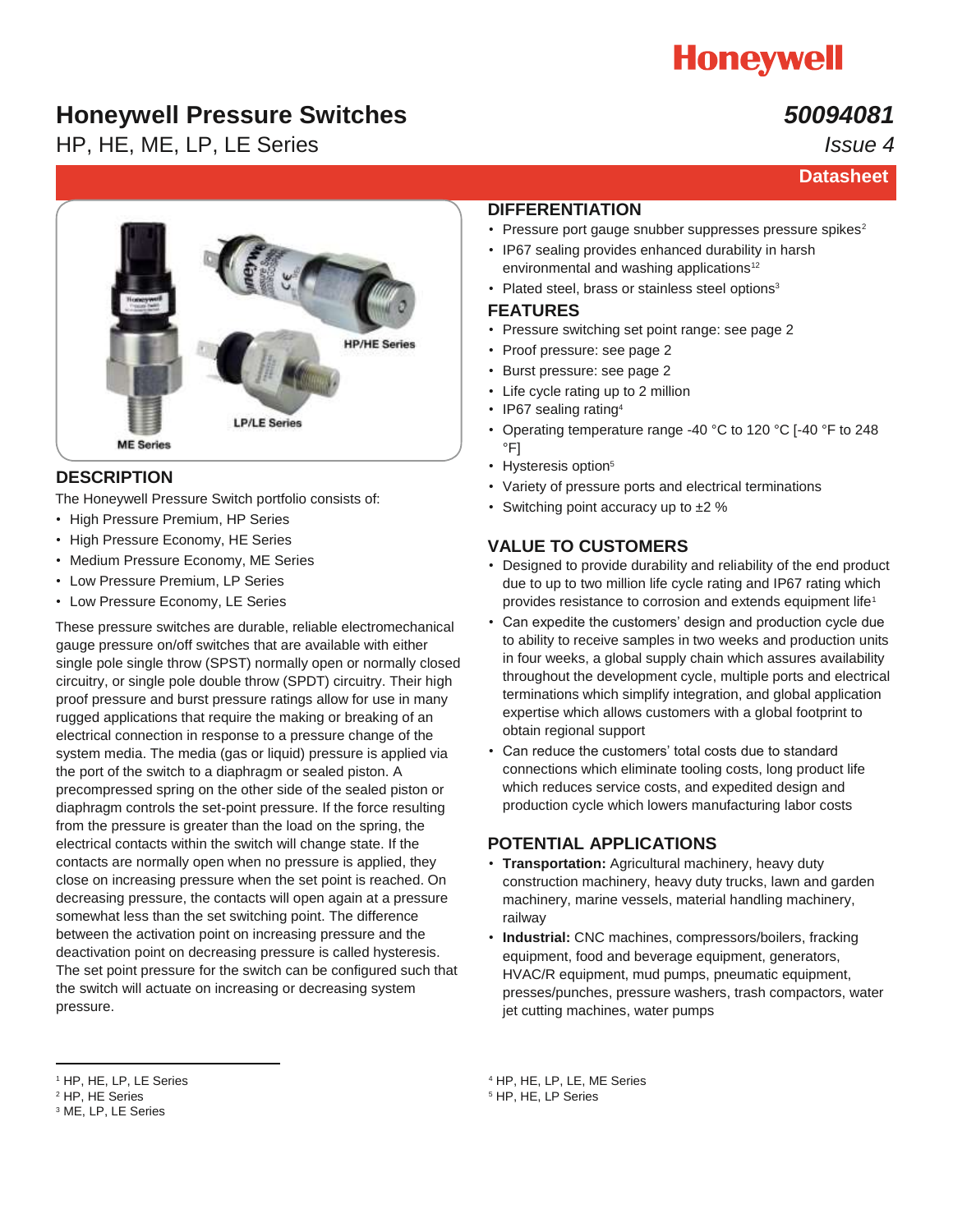### **[PORTFOLIO](http://sensing.honeywell.com/index.php?ci_id=54991&la_id=1)**

Sensing and Productivity Solutions

Honeywell also offers th[e 1000 Series](http://sensing.honeywell.com/index.php?ci_id=47669) Hydraulic Brake Pressure Switch and th[e PBN1 Series and PBN3 Series](http://sensing.honeywell.com/index.php?ci_id=47671) Pressure Sensor.

### **CONFIGURATOR**

Honeywell's [online pressure switch configurator a](http://sensing.honeywell.com/pressure-switch-configurator4)llows customers to design their own parts and download customized datasheets.

| <b>Table 1. Specifications</b>                                 |                                                                                                                                            |                                                                                                                                                    |                                                                                                                                                                                             |                                           |                                                                                                                                                                                 |
|----------------------------------------------------------------|--------------------------------------------------------------------------------------------------------------------------------------------|----------------------------------------------------------------------------------------------------------------------------------------------------|---------------------------------------------------------------------------------------------------------------------------------------------------------------------------------------------|-------------------------------------------|---------------------------------------------------------------------------------------------------------------------------------------------------------------------------------|
| <b>Characteristic</b>                                          | <b>HP Series</b>                                                                                                                           | <b>HE Series</b>                                                                                                                                   | <b>ME Series</b>                                                                                                                                                                            | <b>LP Series</b>                          | <b>LE Series</b>                                                                                                                                                                |
| Product length<br>(connector version<br><b>AMP Super Seal)</b> | see pages 4 and 5                                                                                                                          | see page 4                                                                                                                                         | see page 6                                                                                                                                                                                  | see page 7                                | see page 7                                                                                                                                                                      |
| Product length<br>(blade)                                      | see pages 4 and 5                                                                                                                          | see page 4                                                                                                                                         | see page 6                                                                                                                                                                                  | see page 7                                | see page 7                                                                                                                                                                      |
| Product length (wire<br>out)                                   | see pages 4 and 5                                                                                                                          | see page 4                                                                                                                                         | see page 6                                                                                                                                                                                  | see page 7                                | see page 7                                                                                                                                                                      |
| Hex size                                                       | $27 \text{ mm}$                                                                                                                            | $27 \text{ mm}$                                                                                                                                    | $27 \text{ mm}$                                                                                                                                                                             | 27 mm                                     | $27 \text{ mm}$                                                                                                                                                                 |
| Ease of installation                                           | box spanner                                                                                                                                | box spanner                                                                                                                                        | box spanner                                                                                                                                                                                 | box spanner                               | box spanner                                                                                                                                                                     |
| Snap-action switch                                             | yes                                                                                                                                        | yes                                                                                                                                                | no                                                                                                                                                                                          | yes                                       | no                                                                                                                                                                              |
| Set point <sup>1</sup> range                                   | 100 psi to 4500 psi                                                                                                                        | 150 psi to 4500 psi                                                                                                                                | 25 psi to 350 psi                                                                                                                                                                           | 3.5 psi to 150 psi                        | 3.5 psi to 150 psi                                                                                                                                                              |
| Set point ranges                                               | 6 (Base Style A)<br>7 (Base Style B)                                                                                                       | 6                                                                                                                                                  | $\overline{4}$                                                                                                                                                                              | $\overline{4}$                            | $\overline{4}$                                                                                                                                                                  |
| Set point accuracy<br>@ 25 °C<br>(before test)                 | 100 psi to 150 psi (±10 %);<br>150 psi to 500 psi (±6 %);<br>501 psi to 4000 psi<br>$(\pm 3.5\%);$<br>4000 psi to 4500 psi $(\pm 2)$<br>%) | 150 psi to 1000 psi<br>$(\pm 14\%)$ ;<br>1000 psi to 2000 psi $(\pm 12)$<br>$%$ );<br>2000 psi to 4000 psi<br>$(\pm 11 \%)$ ;<br>>4000 psi (±10 %) | 25 psi to 50 psi $(\pm 3$ psi);<br>$>50$ psi to 100 psi ( $\pm$ 7 psi);<br>>100 psi to 150 psi (±10<br>psi);<br>>150 psi to 250 psi $(\pm 13)$<br>psi);<br>>250 psi to 350 psi (±16<br>psi) |                                           | 3.5 psi to 10 psi $(\pm 1 \text{ psi})$ ;<br>$>10$ psi to 50 psi ( $\pm 3$ psi);<br>$>50$ psi to 100 psi ( $\pm$ 7 psi);<br>>100 psi to 150 psi (±10 psi)                       |
| Average deadband<br>max.                                       | n/a                                                                                                                                        | n/a                                                                                                                                                | 25 psi to 50 psi (20 psi);<br>>50 psi to 100 psi (30 psi);<br>>100 psi to 150 psi (40<br>psi);<br>>150 psi to 250 psi (50)<br>psi);<br>>250 psi to 350 psi (60<br>psi)                      | n/a                                       | 3.5 psi to 10 psi $(\pm 2.8 \text{ psi})$ ;<br>$>10$ psi to 50 psi ( $\pm$ 14 psi);<br>>50 psi to 100 psi<br>$(\pm 38 \text{ psi})$ ;<br>>100 psi to 150 psi $(\pm 40)$<br>psi) |
| Operating pressure <sup>2</sup>                                | 5,000 psi max.                                                                                                                             | 5,000 psi max.                                                                                                                                     | 500 psi max.                                                                                                                                                                                | 250 psi max.                              | 250 psi max.                                                                                                                                                                    |
| Proof pressure <sup>3</sup>                                    | 10,000 psi (Base Style A)<br>6,500 psi (Base Style B)                                                                                      | 10,000 psi                                                                                                                                         | 4,000 psi                                                                                                                                                                                   | 500 psi                                   | 500 psi                                                                                                                                                                         |
| <b>Hysteresis</b>                                              | 5 % to 55 % (based on<br>set point range)                                                                                                  | 3 % to 65 % (based on<br>set point range)                                                                                                          | n/a                                                                                                                                                                                         | 5 % to 55 % (based on<br>set point range) | n/a                                                                                                                                                                             |
| Burst pressure <sup>4</sup>                                    | 20,000 psi (Base Style A)<br>9,000 psi (Base Style B)                                                                                      | 20,000 psi                                                                                                                                         | 8,000 psi                                                                                                                                                                                   | 1250 psi                                  | 1250 psi                                                                                                                                                                        |
| Current rating<br>(resistive)                                  | 5 A at 250 Vac<br>5 A at 24 Vdc                                                                                                            | 5 A at 250 Vac<br>3 A at 24 Vdc                                                                                                                    |                                                                                                                                                                                             | 7.5 mA to 5 A, 24<br>Vdc and 250 Vac      |                                                                                                                                                                                 |
| <b>Current rating</b><br>(inductive)                           | 5 A at 115 Vac (SX rating)<br>3 A at 28 Vdc                                                                                                | n/a                                                                                                                                                | n/a                                                                                                                                                                                         | 1 A at 28 Vdc                             | n/a                                                                                                                                                                             |
| Temperature rating                                             | -40 °C to 120 °C [-<br>40 °F to 248 °F]                                                                                                    | -40 °C to 85 °C [-40<br>$\degree$ F to 185 $\degree$ F]                                                                                            |                                                                                                                                                                                             | -40 °C to 120 °C [-40 °F to 248 °F]       |                                                                                                                                                                                 |
| Media connection                                               | multiple ports available                                                                                                                   | multiple ports available                                                                                                                           |                                                                                                                                                                                             | multiple ports available                  |                                                                                                                                                                                 |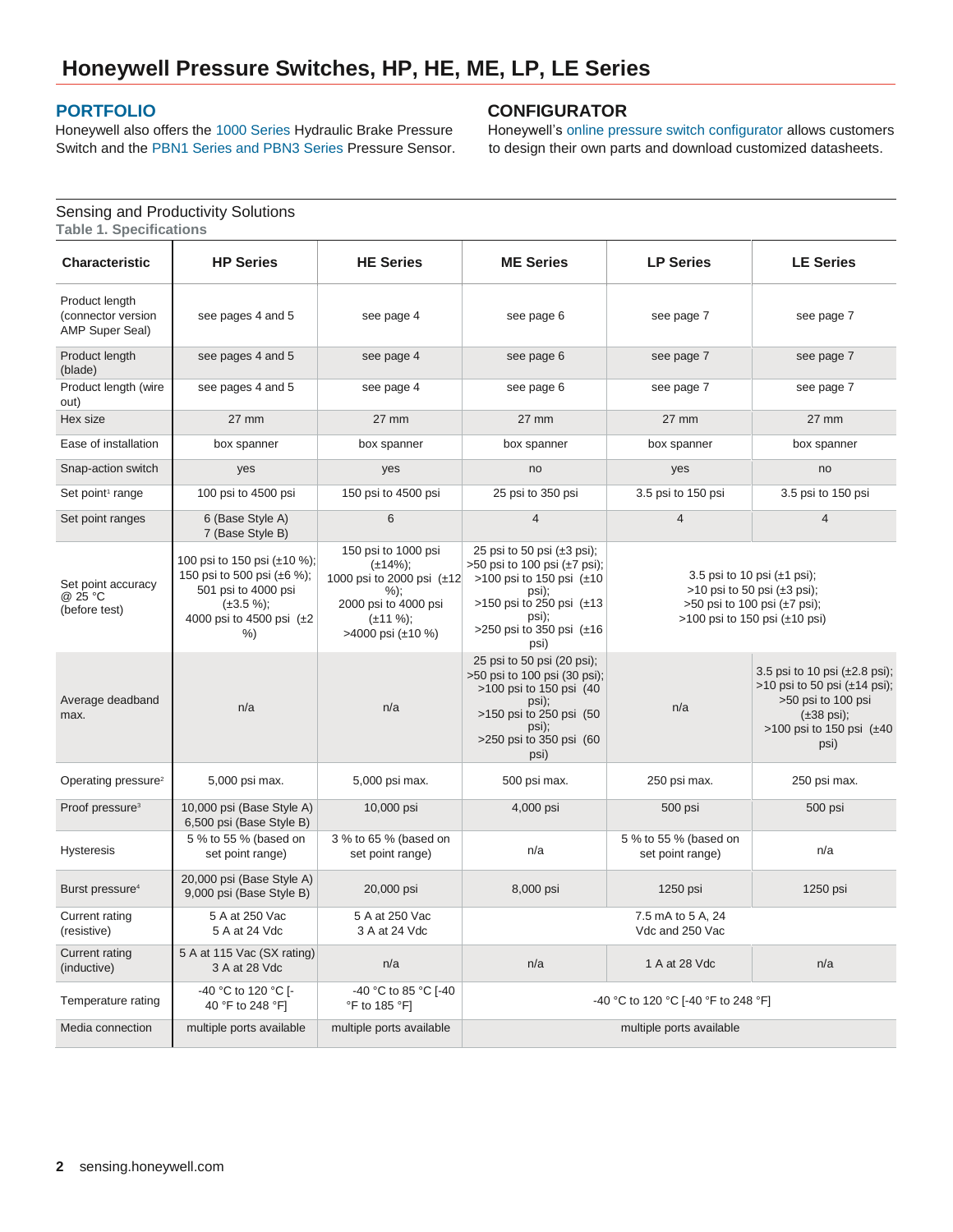|                | $A = 1/4 - 18$ NPT      |                       | $= 1/4 - 18$ NPT<br>А                             |
|----------------|-------------------------|-----------------------|---------------------------------------------------|
|                | $B = 1/8 - 27$ NPT      |                       | в<br>$= 1/8 - 27$ NPT                             |
|                | $C = 1/2 - 20$ UNF      |                       | $= 1/2 - 20$ UNF<br>C                             |
|                | $= M12 \times 1.5$<br>Е | $C = 1/2 - 20$ UNF    | D<br>$= 1/8 - 27$ PTF <b>E</b> = M12 $\times$ 1.5 |
|                | $= M14 \times 1.5$      | $= M14 \times$<br>F   | F<br>$= M14 \times 1.5$                           |
|                | $= 9/16 - 18$ UNF<br>G  | 1.5                   | $= 9/16 - 18$ UNF<br>G                            |
|                | $H = 3/4 - 16$ UNF      | G<br>$= 9/16$         | н<br>$= 3/4 - 16$ UNF <b>J</b> = G1/8 BSPP        |
| Pressure ports | $K = M18 \times 1.5$    | 18 UNF $H = 3/4 - 16$ | $M = 7/16 - 20$ UNF                               |
|                | $M = 7/16 - 20$ UNF     | UNF                   | $R = R1/8$ BSPT                                   |
|                | $N = 7/8 - 14$ UNF      | $K = M18 \times 1.5$  | $T = M10 \times 1.0$                              |
|                | $P = 1/2 - 14$ NPT      | $N = 7/8 - 14$ UNF    | $V = R1/2$ BSPT                                   |
|                | $T = M10 \times 1.0$    |                       | $Y = G1/4$ BSPP                                   |
|                | $Y = G1/4$ BSPP         |                       | $Z = R1/4$ BSPT                                   |
|                | (see note 8)            |                       |                                                   |

<sup>8</sup>Port Style C: Switches less than 975 psi will use Base Style B; switches greater than 975 psi will use Base Style A.

Port Styles F and G: Switches less than 350 psi will use Base Style B; switches greater than 350 psi will use Base Style A.

Port Styles A, B, E, M, P, T, and Y will use Base Style B. Switches less than 150 psi will only use Base Style B.

| <b>Characteristic</b>                         | <b>HP Series</b>                                                                                                                             | <b>HE Series</b>                                                                                                                                                                                                                                                                                                                                                                                                                                                                                                                                                                                                                    | <b>ME Series</b>                                                                                                                                                                                                                                                                                                                                                                                                                                                                                                                                                                                                                                                                                                                                                                                                                                                                                                                                                                                                                                                                                                                                                                                                                                                                                                                                                                                                                                                                                                                                                                                          | <b>LP Series</b>                     | <b>LE Series</b> |
|-----------------------------------------------|----------------------------------------------------------------------------------------------------------------------------------------------|-------------------------------------------------------------------------------------------------------------------------------------------------------------------------------------------------------------------------------------------------------------------------------------------------------------------------------------------------------------------------------------------------------------------------------------------------------------------------------------------------------------------------------------------------------------------------------------------------------------------------------------|-----------------------------------------------------------------------------------------------------------------------------------------------------------------------------------------------------------------------------------------------------------------------------------------------------------------------------------------------------------------------------------------------------------------------------------------------------------------------------------------------------------------------------------------------------------------------------------------------------------------------------------------------------------------------------------------------------------------------------------------------------------------------------------------------------------------------------------------------------------------------------------------------------------------------------------------------------------------------------------------------------------------------------------------------------------------------------------------------------------------------------------------------------------------------------------------------------------------------------------------------------------------------------------------------------------------------------------------------------------------------------------------------------------------------------------------------------------------------------------------------------------------------------------------------------------------------------------------------------------|--------------------------------------|------------------|
| Termination                                   | AA = Spade Terminals<br>$BA =$ Screw Terminals<br>CA = Deutsch DT04-3P-E005 (3-Pin Connector)<br>AB = Deutsch DT04-2P-E005 (2-Pin Connector) | DA = Amp Super Seal 1.5 - 282105-1 (3-Pin Connector)<br>EA = 10-inch Cable, 18 AWG (Wire Out, No Connector)<br>FA = 10-inch Cable w/Deutsch DT04-3P-E005 (3-Pin Connector) (16 AWG)*<br>JA = 10-inch Cable w/Din43650-C (3-Pin Connector) (18 AWG)*<br>MA = 10-inch Cable w/Deutsch DT04-2P-E005 (2-Pin Connector) (18 AWG)<br>WA = 4.5-inch Cable w/Blade Terminals 6,3 mm x 0,8 mm (16 AWG)*<br>XA = 10-inch Cable w/ Metripack 2-Pin Shroud Connector 153000027 (18 AWG)<br>ZA = 10-inch Cable w/Deutsch DT06-2S-CE06 (2-Socket Connector) (18 AWG)<br>GB = 8.5-inch Cable w/Deutsch Plug HD 16-3 96S (3-Pin Connector) (16 AWG) | GA = 10-inch Cable w/Amp Super Seal 1.5 - 282105-1 (3-Pin Connector) (18 AWG)*<br>HA = 10-inch Cable w/Metripack 280 Delphi 15300002 (2-Pin Connector) (18 AWG)*<br>KA = 10-inch Cable w/M12x1 (Brad Harrison Micro) - 21032121306 Harting P/N (3-Pin Connector) (18 AWG)*<br>LA = 10-inch Cable w/Packard Weatherpack Male Terminal - 12020827 (3-Pin Connector) (18 AWG)*<br>NA = 3-inch Cable w/Packard 2P Tower Connector - 12015792 (2-Pin Connector) (18 AWG)<br>PA = 2.75-inch Cable w/Packard 2P Shroud Connector - 12010973 (2-Pin Connector) (18 AWG)<br>RA = 4-inch Cable w/Packard 2P Shroud Connector - 12010973 (2-Pin Connector) (16 AWG)<br>SA = 5.5-inch Cable w/ITT Cannon 2P Sure-Seal Circular Connector - SS2R-120-1804-000 (2-Pin Connector) (18 AWG)<br>TA = 8.5-inch Cable w/ITT Cannon 3P Sure-Seal Circular Connector - SS3R-120-8551-001 (3-Pin Connector) (16 AWG)*<br>UA = 10-inch Cable - Vacuum Impregnated w/Deutsch DT06-3S-EP06 (3-Socket Connector) (16 AWG)*<br>VA = 10-inch Cable - Vacuum Impregnated w/Deutsch DT04-3P-E005 (3-Pin Connector) (16 AWG)*<br>YA = 6-inch Cable w/Amp Super Seal 1.5 - 282104-1 (2-Pin Connector) (18 AWG)*<br>BB = 10-inch Cable w/Metripack 150 Delphi 12129615 (3-Pin Connector) (18 AWG)*<br>CB = 6-inch Cable w/ AMP Super Seal 1.5 - 282080-1 (2-Pin Connector) (18 AWG)<br>DB = 10-inch Cable w/AMP 2,5 mm System Series Connector 1-967402-1 (18 AWG)*<br>EB = 4.5-inch Cable w/Packard Shroud Connector 12015792 (2-Pin Connector) (18 AWG)<br>FB = 10-inch Cable w/Metripack 150 Delphi 12052641 (2-Pin Connector) (18 AWG) |                                      |                  |
| Circuit forms <sup>5</sup>                    |                                                                                                                                              | SPDT, SPST - NO/NC                                                                                                                                                                                                                                                                                                                                                                                                                                                                                                                                                                                                                  |                                                                                                                                                                                                                                                                                                                                                                                                                                                                                                                                                                                                                                                                                                                                                                                                                                                                                                                                                                                                                                                                                                                                                                                                                                                                                                                                                                                                                                                                                                                                                                                                           | SPDT, SPST - NO/NC                   |                  |
| Life                                          | 2 million (Base Style A)<br>1 million (Base Style B)                                                                                         | 1 million                                                                                                                                                                                                                                                                                                                                                                                                                                                                                                                                                                                                                           | 1 million                                                                                                                                                                                                                                                                                                                                                                                                                                                                                                                                                                                                                                                                                                                                                                                                                                                                                                                                                                                                                                                                                                                                                                                                                                                                                                                                                                                                                                                                                                                                                                                                 | 2 million                            | 1 million        |
| Agency approvals<br>(special use<br>switches) | UL pending                                                                                                                                   | UL pending                                                                                                                                                                                                                                                                                                                                                                                                                                                                                                                                                                                                                          | UL pending                                                                                                                                                                                                                                                                                                                                                                                                                                                                                                                                                                                                                                                                                                                                                                                                                                                                                                                                                                                                                                                                                                                                                                                                                                                                                                                                                                                                                                                                                                                                                                                                | UL pending                           | UL pending       |
| Agency approvals<br>(other)                   | <b>CE</b>                                                                                                                                    | <b>CE</b>                                                                                                                                                                                                                                                                                                                                                                                                                                                                                                                                                                                                                           | CE pending                                                                                                                                                                                                                                                                                                                                                                                                                                                                                                                                                                                                                                                                                                                                                                                                                                                                                                                                                                                                                                                                                                                                                                                                                                                                                                                                                                                                                                                                                                                                                                                                | CE pending                           | CE pending       |
| Field adjustability <sup>6</sup>              | no                                                                                                                                           | no                                                                                                                                                                                                                                                                                                                                                                                                                                                                                                                                                                                                                                  | yes                                                                                                                                                                                                                                                                                                                                                                                                                                                                                                                                                                                                                                                                                                                                                                                                                                                                                                                                                                                                                                                                                                                                                                                                                                                                                                                                                                                                                                                                                                                                                                                                       | yes                                  | yes              |
| Spike dampening                               | yes                                                                                                                                          | yes                                                                                                                                                                                                                                                                                                                                                                                                                                                                                                                                                                                                                                 | no                                                                                                                                                                                                                                                                                                                                                                                                                                                                                                                                                                                                                                                                                                                                                                                                                                                                                                                                                                                                                                                                                                                                                                                                                                                                                                                                                                                                                                                                                                                                                                                                        | no                                   | no               |
| Ingress protection <sup>7</sup>               | IP67 (Base Style A)<br>IP69K (Base Style B)                                                                                                  | IP67                                                                                                                                                                                                                                                                                                                                                                                                                                                                                                                                                                                                                                | IP67                                                                                                                                                                                                                                                                                                                                                                                                                                                                                                                                                                                                                                                                                                                                                                                                                                                                                                                                                                                                                                                                                                                                                                                                                                                                                                                                                                                                                                                                                                                                                                                                      | IP67                                 | IP67             |
| <b>Vibration resistance</b>                   |                                                                                                                                              |                                                                                                                                                                                                                                                                                                                                                                                                                                                                                                                                                                                                                                     | swept sine: 10 Hz to 2000 Hz at 15 g, 20 min/sweep; 8 hours in each axis random:<br>5 Hz to 2000 Hz, 8 hours/axis; 14,88 g-RMS, each axis                                                                                                                                                                                                                                                                                                                                                                                                                                                                                                                                                                                                                                                                                                                                                                                                                                                                                                                                                                                                                                                                                                                                                                                                                                                                                                                                                                                                                                                                 |                                      |                  |
| Shock resistance                              |                                                                                                                                              | 500 m/sec <sup>2</sup> , 11 mSEC, 100 shocks / axis                                                                                                                                                                                                                                                                                                                                                                                                                                                                                                                                                                                 |                                                                                                                                                                                                                                                                                                                                                                                                                                                                                                                                                                                                                                                                                                                                                                                                                                                                                                                                                                                                                                                                                                                                                                                                                                                                                                                                                                                                                                                                                                                                                                                                           | 500 m/sec <sup>2</sup> , 11 mSEC     |                  |
| Wetted part<br>(diaphragm)                    |                                                                                                                                              | n/a                                                                                                                                                                                                                                                                                                                                                                                                                                                                                                                                                                                                                                 |                                                                                                                                                                                                                                                                                                                                                                                                                                                                                                                                                                                                                                                                                                                                                                                                                                                                                                                                                                                                                                                                                                                                                                                                                                                                                                                                                                                                                                                                                                                                                                                                           | Kapton <sup>®</sup> (Teflon® coated) |                  |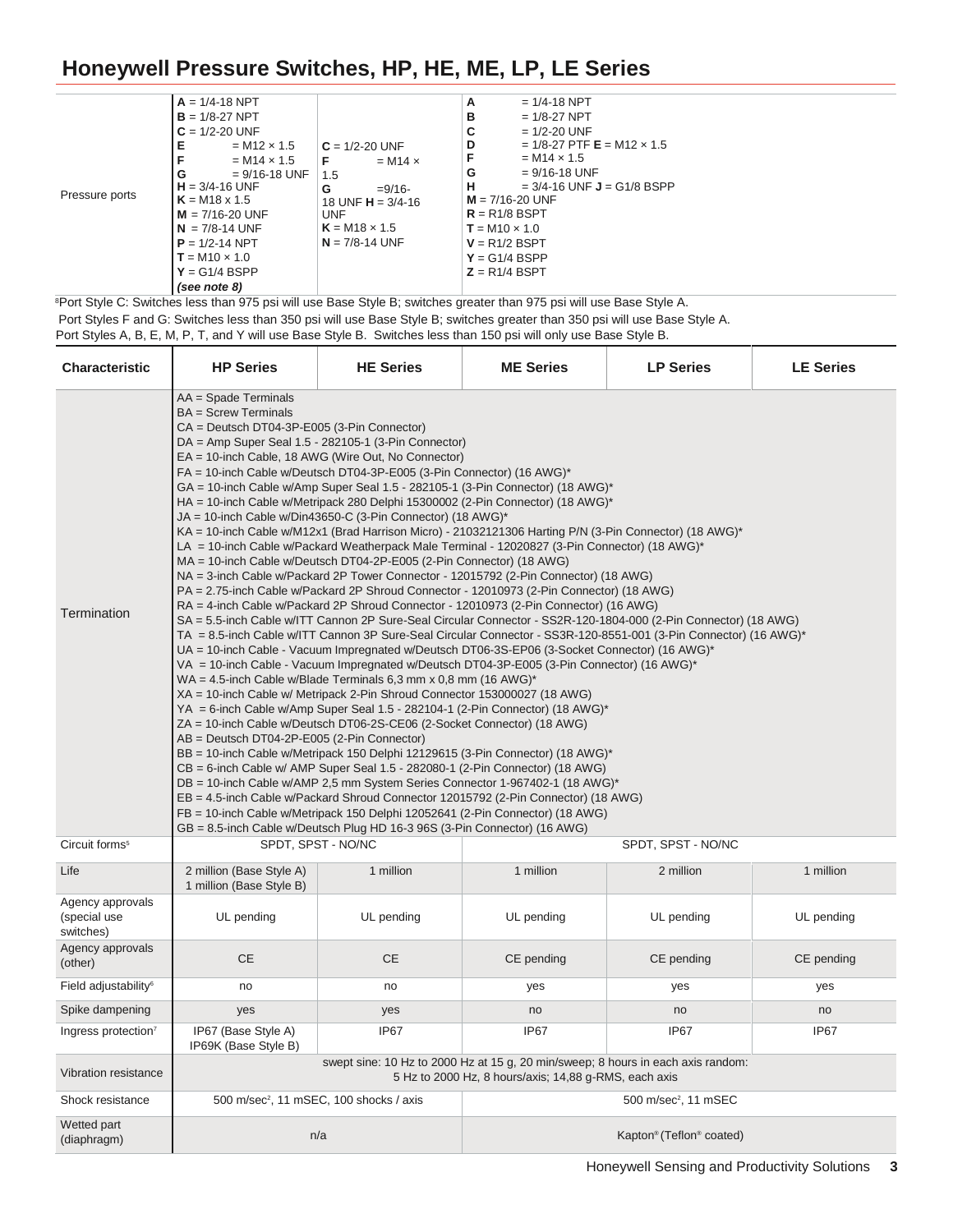| Wetted part (piston) |                     | nitrile o-ring, steel piston                                    | -               | -             | nitrile or EPDM o-ring |
|----------------------|---------------------|-----------------------------------------------------------------|-----------------|---------------|------------------------|
| Weight               |                     | 133 g [4.7 oz] (Base Style A)<br>178 g [6.28 oz] (Base Style B) | $53$ g [1.9 oz] | 58 g [2.0 oz] | 53 g [1.9 oz]          |
| Contacts             | silver / gold inlay | silver                                                          | gold plated     | gold plated   | gold plated            |
| Product finish       | zinc plating        | zinc plating                                                    | zinc plating    | zinc plating  | zinc plating           |

<sup>1</sup>Set point: Point at which switch actuates or de-actuates

<sup>2</sup>Operating pressure: Maximum normal system operating pressure (above set point)

<sup>3</sup>Proof pressure: Maximum pressure that the switch can handle while it maintains set point accuracy. Intermittent spikes to this level are acceptable. <sup>4</sup>Burst pressure: Point of complete switch failure

<sup>5</sup>SPST: Single pole, single throw. SPDT: Single pole, double throw. NO: Normally open. NC: Normally closed.

<sup>6</sup>Field adjustability only available with AA, BA, CA, and DA (SPST only) terminations.

7 IP00 for AA and BA terminations.

<sup>8</sup>Port Style C: Switches less than 975 psi will use Base Style B; switches greater than 975 psi will use Base Style A.

Port Styles F and G: Switches less than 350 psi will use Base Style B; switches greater than 350 psi will use Base Style A.

Port Styles A, B, E, M, P, T, and Y will use Base Style B. Switches less than 150 psi will only use Base Style B.

\*These connectors are designed for dual circuit (SPDT) by default. They can be used for single-circuit applications (SPNC/SPNO) by making suitable connections. Refer to wiring diagram.

### **DIMENSIONS - HIGH PRESSURE: HP SERIES (BASE STYLE A), HE SERIES**

Base Style A key specifications • Life: 2 million (HP), 1 million (HE); Burst pressure: 20,000 psi

**Figure 1. AMP Superseal 1.5** 



(top view)

**Female Connector Part Number (included):** C-282105

**Male Mating Connector (customer provided):** C-282087 **IP Rating:** IP67

**Figure 2. Deutsch**



(top view) **Female Connector Part Number (included):**  DT04-3P **Male Mating Connector (customer provided):** 

DT06-3S **IP Rating:** IP67

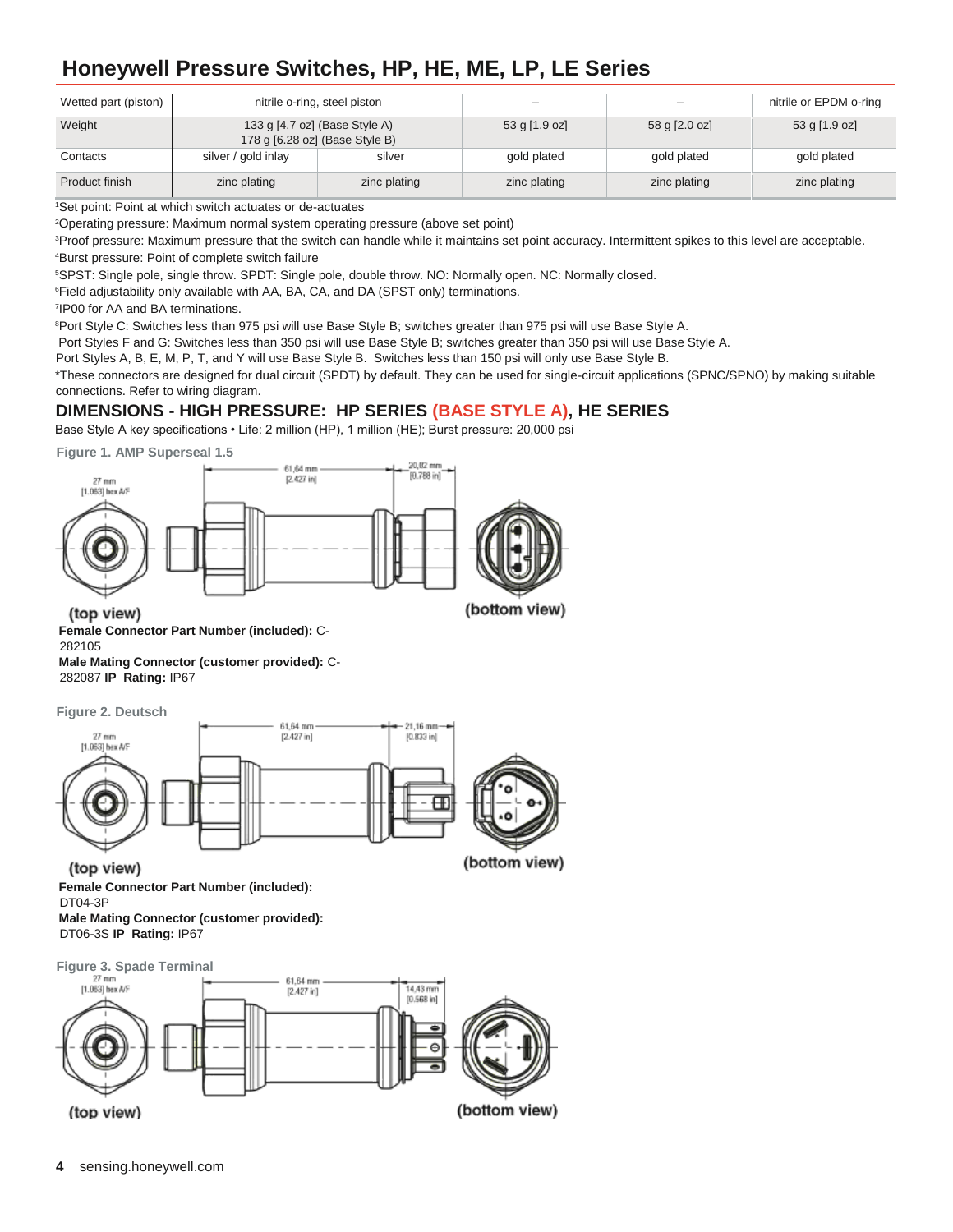

Base Style B key specifications • Life: 1 million; Burst pressure: 9,000 psi



**HP with smaller port: dimension 2.814 in remains same for all base ports.(bottom view)**

**Figure 7. HP Series Pressure Port Dimensions**



**Table 2. HP/HE Series Pressure Port Diameters and Heights**

| <b>Nomenclature Code</b> | Thread      | Diameter "ØD"      | Diameter "ØC"            | Height "H"       |
|--------------------------|-------------|--------------------|--------------------------|------------------|
| M                        | 7/16-20 UNF | 9,25 mm [0.364 in] | $\overline{\phantom{a}}$ | 11 mm [0.433 in] |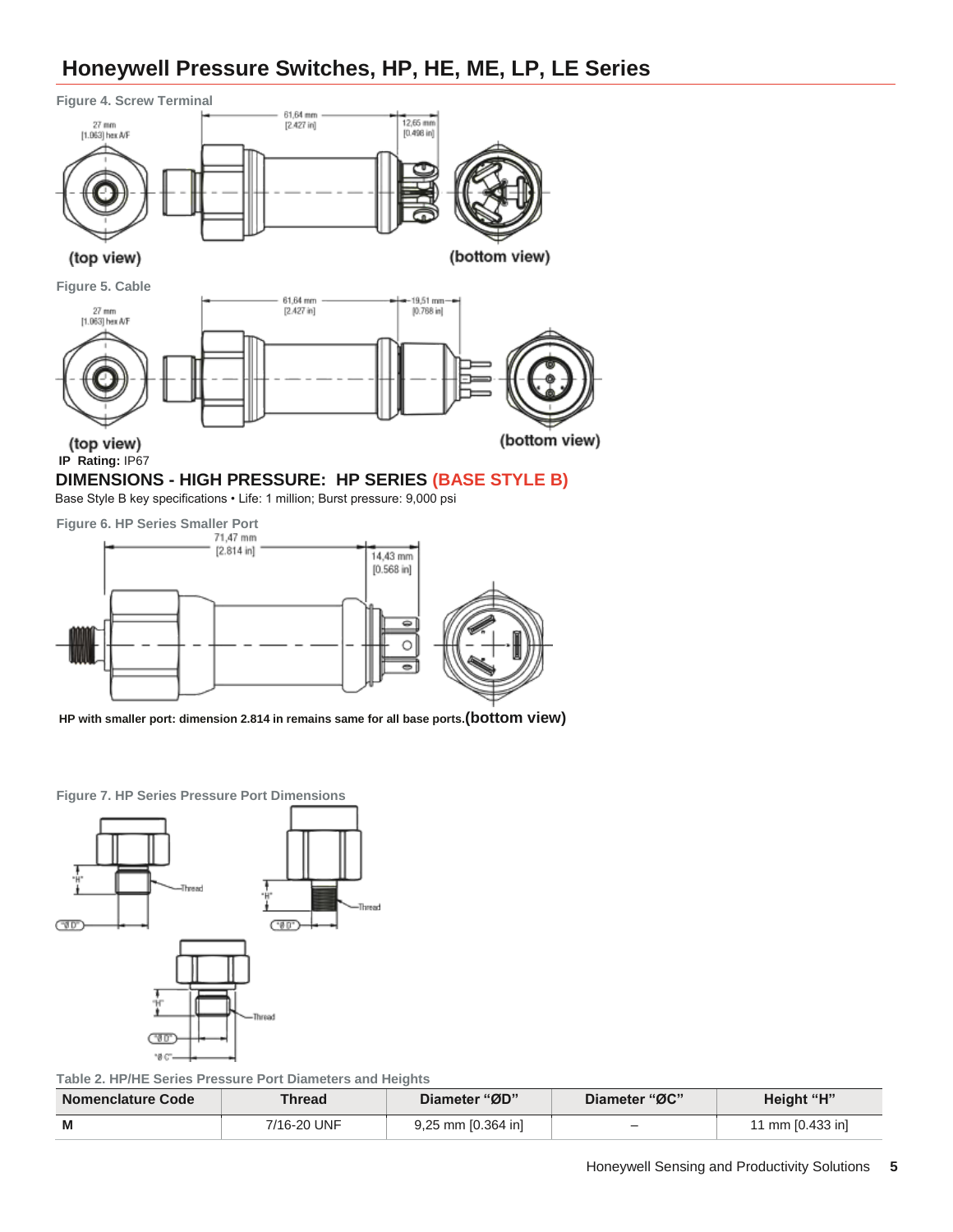| $\mathbf{C}^1$ | 1/2-20 UNF            | 10,85 mm [0.427 in]   |                     | 11 mm [0.433 in]     |
|----------------|-----------------------|-----------------------|---------------------|----------------------|
| $\mathbf{G}^2$ | 9/16-18 UNF           | 12,24 mm [0.482 in]   |                     | 12 mm [0.472 in]     |
| H              | 3/4-16 UNF            | 16,74 mm [0.66 in]    |                     | 14 mm [0.551 in]     |
| N              | 7/8-14 UNF            | 19,6 mm [0.773 in]    |                     | 16 mm [0.630 in]     |
| T.             | $M10 \times 1.0$      | $9,25$ mm $[0.364$ in | 13,79 mm [0.543 in] | 11 mm $[0.433$ in    |
| Е              | M <sub>12</sub> x 1.5 | 10,85 mm [0.427 in]   | 16,79 mm [0.661 in] | 11 mm [0.433 in]     |
| F <sub>2</sub> | $M14 \times 1.5$      | 12,24 mm [0.482 in]   | 18,8 mm [0.74 in]   | 12 mm [0.472 in]     |
| K              | M <sub>18</sub> x 1.5 | 16,74 mm [0.66 in]    | 23,8 mm [0.937 in]  | 14 mm [0.551 in]     |
| B              | 1/8-27 NPT            | 10,29 mm [0.405 in]   |                     | 12,497 mm [0.492 in] |
| A              | 1/4-18 NPT            | 13,72 mm [0.540 in]   |                     | 17,63 mm [0.694 in]  |
| P              | 1/2-14 NPT            | 21,34 mm [0.840 in]   |                     | 22,38 mm [0.881 in]  |

### **DIMENSIONS - MEDIUM PRESSURE: ME SERIES**





Female connector part number (included): C-282105 Male mating connector (customer provided): C-282087<br>IP rating: IP67

Figure 9. Deutsch 3-pin



Female connector part number (included): DT04-3P

**Figure 8. AMP Superseal 1.5 Figure 14. ME Series Pressure Port Dimensions**





**Male mating connector (customer provided):** DT06-3S **Table 3. ME Series Pressure Port Diameters and Heights**

**6** sensing.honeywell.com

l

<sup>1</sup> Port Style C: Switches less than 975 psi will use Base Style B; switches greater than 975 psi will use Base Style A. <sup>2</sup> Port Styles F and G: Switches less than 350 psi will use Base Style B; switches greater than 350 psi will use Base Style A.

Switches less than 150 psi will use only Base Style B.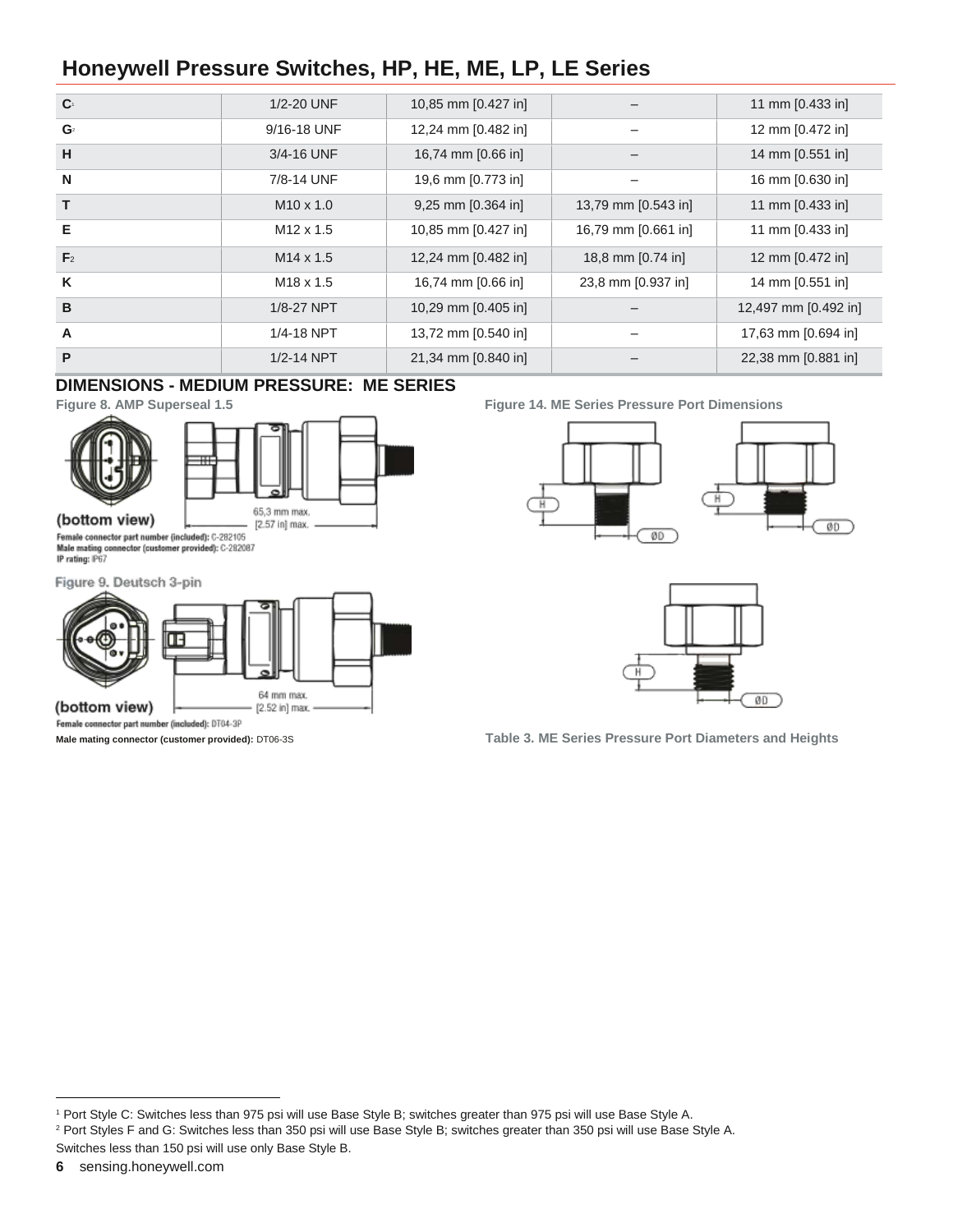

| t | R 1/2 BSPT       | 21,34 mm [0.840 in]   | 17,09 mm [0.673 in]    |
|---|------------------|-----------------------|------------------------|
|   | R 1/4 BSPT       | 13,46 mm [0.530 in]   | 13,74 mm [0.541 in]    |
|   | R 1/8 BSPT       | 9,96 mm [0.392 in]    | 10,24 mm [0.403 in]    |
|   | 1/8-27 PTF       | 10,34 mm [0.407 in]   | 9,24 mm [0.364 in]     |
|   | 1/4-18 NPT       | 13,72 mm [0.540 in]   | 17,63 mm [0.694 in]    |
|   | 1/8-27 NPT       | 10,29 mm [0.405 in]   | 12,497 mm [0.492 in]   |
|   | G 1/4 BSPP       | 11,1 mm [0.437 in]    | 11,20 mm [0.441 in]    |
|   | G 1/8 BSPP       | 8,28 mm [0.326 in]    | 7,59 mm [0.299 in]     |
|   | 3/4-16 UNF       | 16,74 mm [0.659 in]   | 11,1 mm [0.437 in]     |
|   | 7/16-20 UNF      | $9,25$ mm $[0.364$ in | $9,09$ mm $[0.358$ in] |
|   | 9/16-18 UNF      | 12,24 mm [0.482 in]   | 10,00 mm[0.394 in]     |
|   | 1/2-20 UNF       | 10,85 mm [0.427 in]   | $9,09$ mm $[0.358$ in] |
|   | $M14 \times 1.5$ | 11,71 mm [0.461 in]   | 10,998 mm [0.433 in]   |
|   | $M12 \times 1.5$ | 9,70 mm [0.382 in]    | 10,998 mm [0.433 in]   |
|   | $M10 \times 1.0$ | 8,41 mm [0.331 in]    | 8,51 mm [0.335 in]     |

**Port Diameter "ØD" Height "H"**





Figure 13. Screw terminal



#### **DIMENSIONS - LOW PRESSURE: LP SERIES, LE SERIES**

**Figure 15. AMP Superseal 1.5** 







Figure 17. Deutsch 2-pin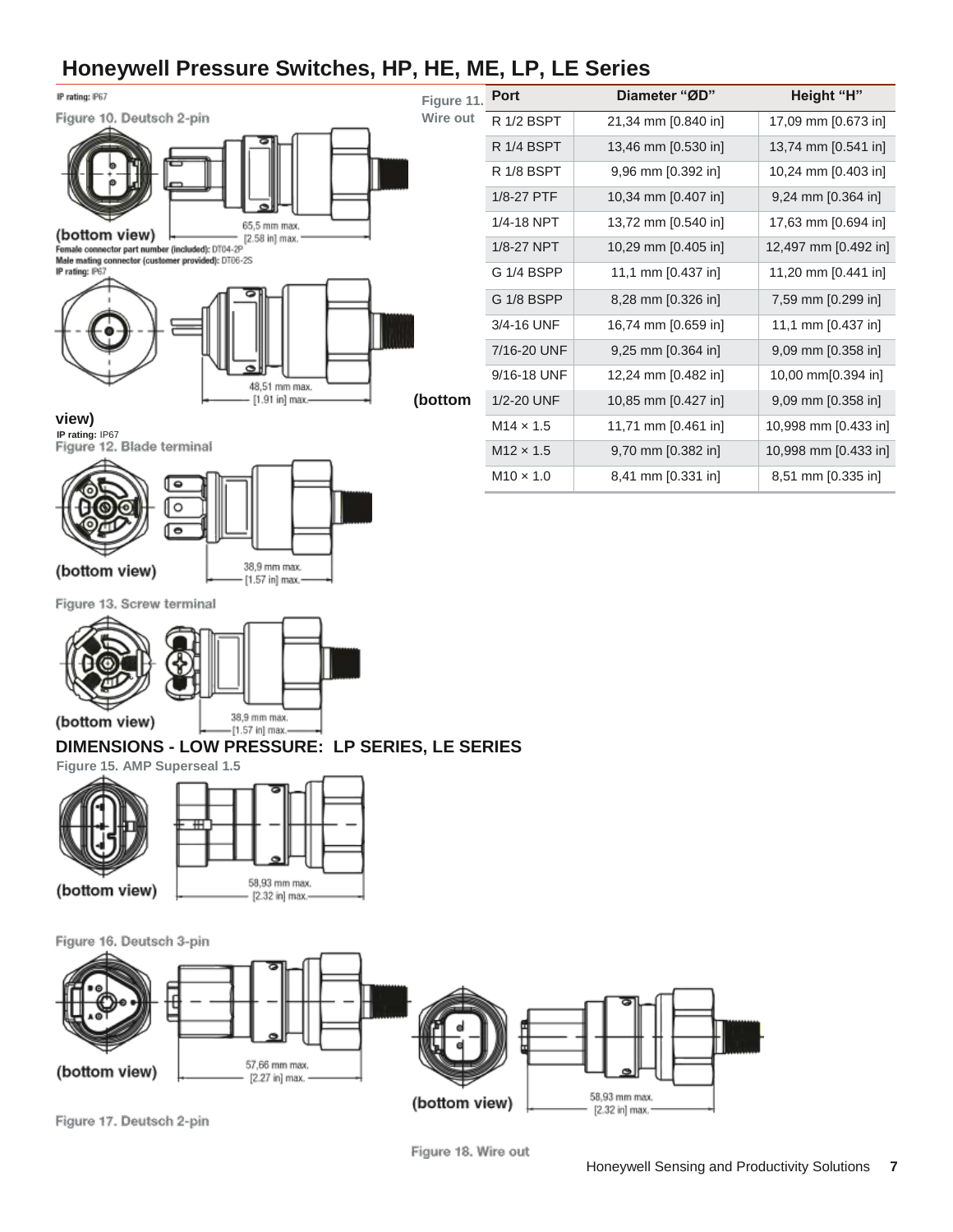

| <b>Heights</b><br>Port | Diameter "ØD"         | Height "H"            |
|------------------------|-----------------------|-----------------------|
| R 1/2 BSPT             | 21,34 mm [0.840 in]   | 17,09 mm [0.673 in]   |
| R 1/4 BSPT             | 13,46 mm [0.530 in]   | 13,74 mm [0.541 in]   |
| R 1/8 BSPT             | 9,96 mm [0.392 in]    | 10,24 mm [0.403 in]   |
| 1/8-27 PTF             | 10,34 mm [0.407 in]   | $9,24$ mm $[0.364$ in |
| 1/4-18 NPT             | 13,72 mm [0.540 in]   | 17,63 mm [0.694 in]   |
| 1/8-27 NPT             | 10,29 mm [0.405 in]   | 12,497 mm [0.492 in]  |
| G 1/4 BSPP             | 11,1 mm [0.437 in]    | 11,20 mm [0.441 in]   |
| G 1/8 BSPP             | 8,28 mm [0.326 in]    | 7,59 mm [0.299 in]    |
| 3/4-16 UNF             | 16,74 mm [0.659 in]   | 11,1 mm [0.437 in]    |
| 7/16-20 UNF            | $9,25$ mm $[0.364$ in | 9,09 mm [0.358 in]    |
| 9/16-18 UNF            | 12,24 mm [0.482 in]   | 10,00 mm[0.394 in]    |
| 1/2-20 UNF             | 10,85 mm [0.427 in]   | 9,09 mm [0.358 in]    |
| $M14 \times 1.5$       | 11,71 mm [0.461 in]   | 10,998 mm [0.433 in]  |
| $M12 \times 1.5$       | 9,70 mm [0.382 in]    | 10,998 mm [0.433 in]  |
| $M10 \times 1.0$       | 8,41 mm [0.331 in]    | 8,51 mm [0.335 in]    |

**Table 4. LP/LE Series Pressure Port Diameters and** 

### **NOMENCLATURE: HIGH PRESSURE**

 $00$ 

For example, **HPR05500PFNSPAAA01** defines a high pressure switch, rising factory set, non-adjustable set point, 550 psi set point, psig, sealed gage pressure unit, M14 x 1.5 port type, SPST-NO silver contacts output, cold-rolled steel base, glycol-based fluid (EPDM) actuation/application, spade terminal connectors, standard switch, individually boxed units.



**HP Series**

**8** sensing.honeywell.com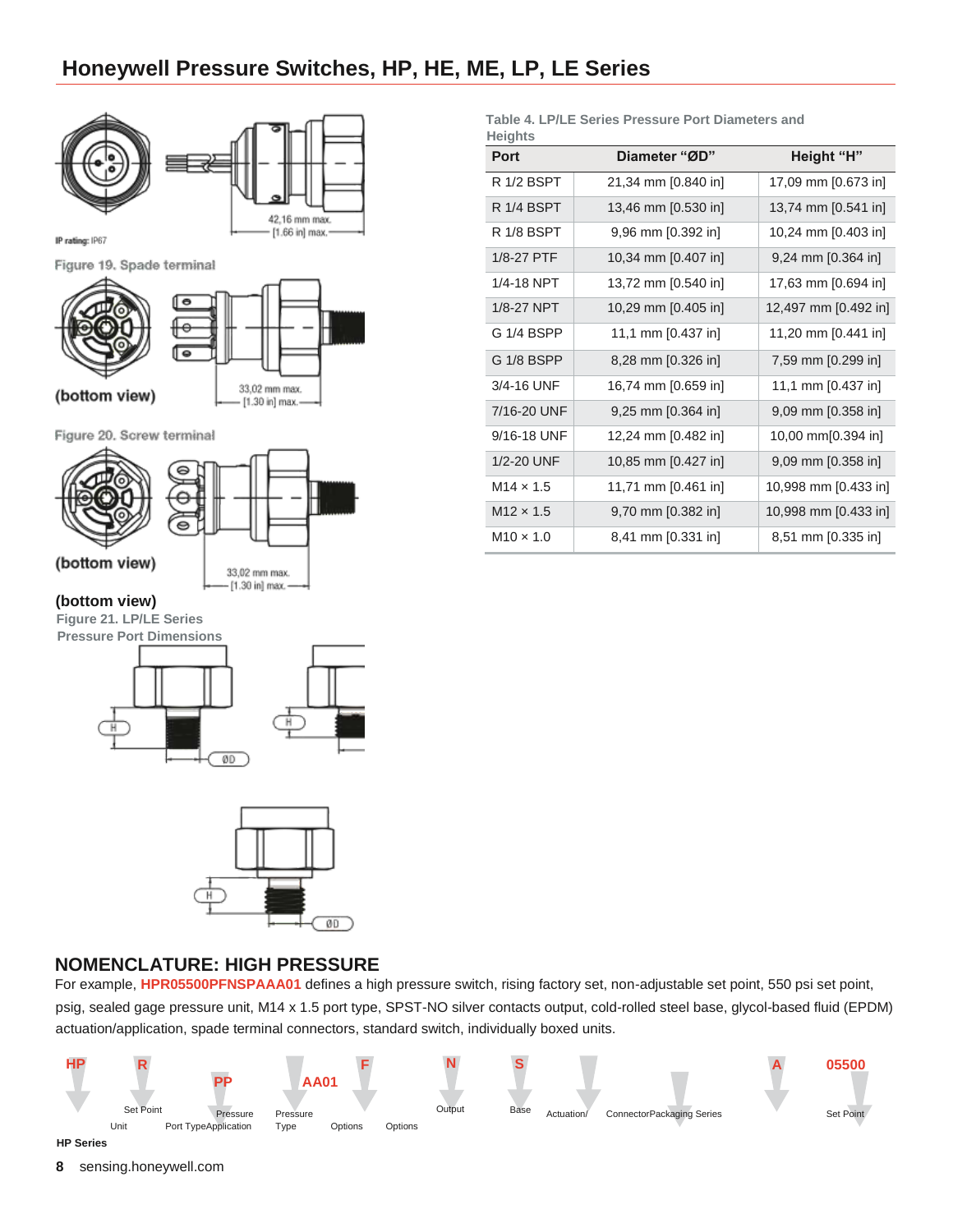**HE** Series

Cold-rolled steel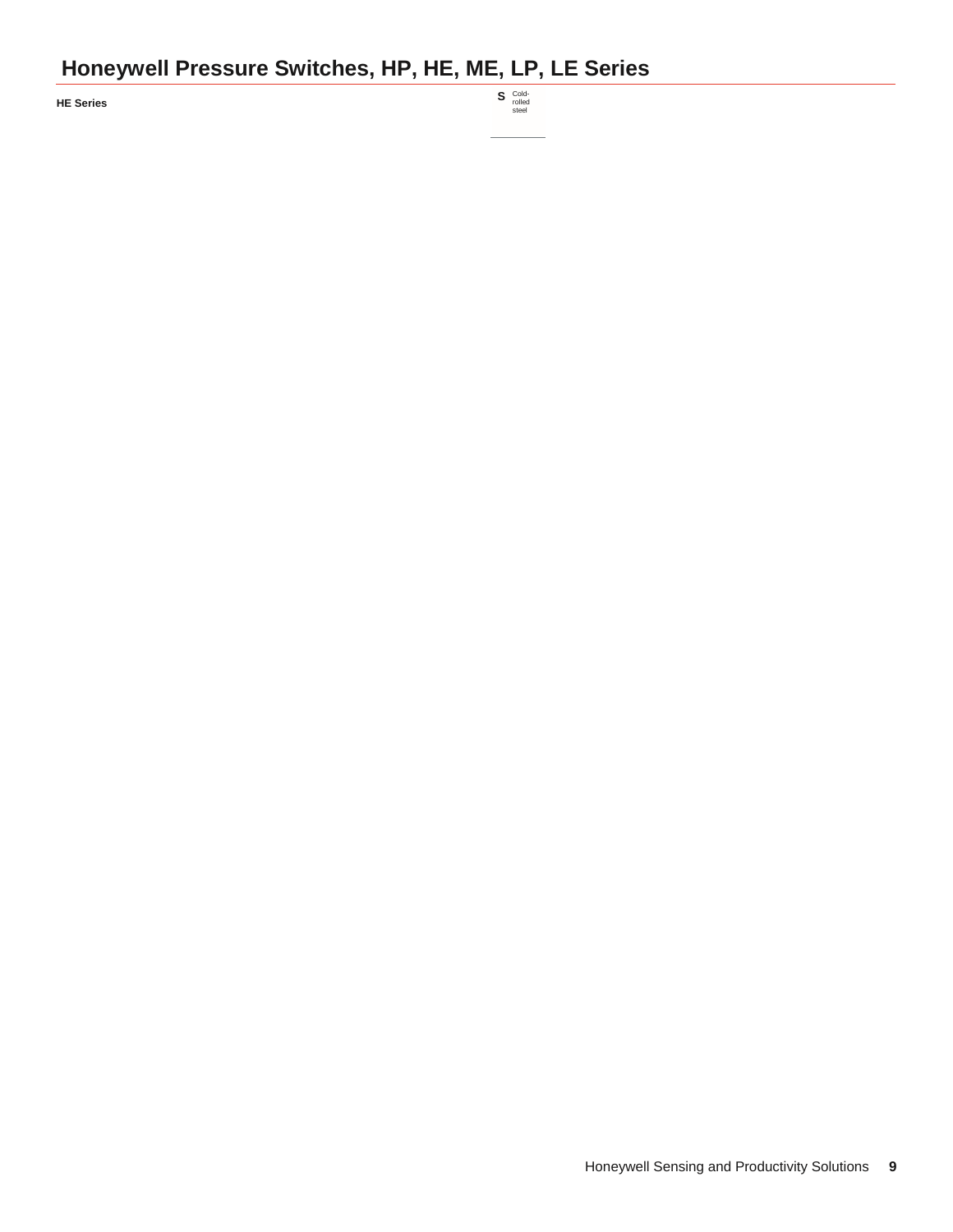# **Honeywell Pressure Switches, HP, HE, ME, LP, LE Series AA 1/4 in Spades'**

| ΒA | Screw<br>Terminals*                                               |
|----|-------------------------------------------------------------------|
| Α  | Deutsch DT04-3P-<br>E005 (3-Pin<br>Connector)*<br>O               |
| DΑ | Amp Super Seal 1.5<br>282105-1<br>(3-Pin Connector)*              |
|    | 10-inch Cable, 18<br><b>AWG</b><br>(Wire Out, No                  |
| Δ  | Connector)<br>10-inch Cable                                       |
|    | w/Deutsch<br>DT04-3P-E005<br>(3-Pin Connector) (16                |
| GΑ | AWG)*<br>10-inch Cable w/Amp<br>Super Seal 1.5                    |
|    | 282105-1<br>(3-Pin Connector) (18<br>AWG)*                        |
| А  | 10-inch Cable<br>w/Metripack                                      |
|    | 280 Delphi 15300002<br>(2-Pin Connector) (18<br>AWG)              |
| IΑ | 10-inch Cable w/<br>Din43650-C                                    |
|    | (3-Pin Connector) (18<br>AWG)*<br>10-inch Cable                   |
|    | w/M12x1<br>(Brad Harrison Micro)                                  |
| KΑ | 21032121306 Harting<br>P/N                                        |
|    | (3-Pin Connector) (18<br>AWG)*<br>10-inch Cable                   |
| А  | w/Packard<br>Weatherpack Male<br>Terminal - 12020827              |
|    | (3-Pin Connector)<br>(18 AWG)*                                    |
| Δ  | 10-inch Cable<br>w/Deutsch                                        |
|    | DT04-2P-E005<br>(2-Pin Connector) (18                             |
|    | AWG)<br>3-inch Cable                                              |
| ΝA | w/Packard 2P<br><b>Tower Connector</b>                            |
|    | 12015792<br>(2-Pin<br>Connector)<br>(18 AWG)                      |
| PΔ | 2.75-inch Cable<br>w/Packard                                      |
|    | 2P Shroud Connector<br>12010973 (2-Pin<br>Connector)              |
|    | (18 AWG)<br>4-inch Cable                                          |
| RΑ | w/Packard<br>2P Shroud Connector<br>12010973 (2-Pin               |
|    | Connector)<br>(16 AWG)                                            |
|    | 5.5-inch Cable w/ITT<br>Cannon 2P Sure-Seal<br>Circular Connector |
| SΑ | SS2R-120-1804-000<br>$(2-Pin$                                     |
|    | Connector) (18 AWG)<br>8.5-inch Cable w/ITT                       |
| ΤА | Cannon 3P Sure-Seal<br>Circular Connector                         |
|    | SS3R-120-8551-001<br>$(3-Pin)$<br>Connector) (16 AWG)*            |
| UA | 10-inch Cable -<br>Vacuum                                         |
|    | Impregnated<br>w/Deutsch                                          |
|    | DT06-3S-EP06 (3-<br>Socket<br>Connector) (16 AWG)*                |
| VA | 10-inch Cable<br>Vacuum                                           |
|    | Impregnated<br>w/Deutsch                                          |
|    | DT04-3P-E005 (3-Pin<br>Connector) (16 AWG)*                       |
| WА | 4.5-inch Cable w/ 1/4<br>in                                       |
|    | Spade Terminals 6,3<br>mm x 0,8 mm (16<br>AWG)                    |
| XΑ | Cable<br>10-inch<br>w/<br>Metripack                               |
|    | 2-Pin Shroud<br>Connector 153000027                               |
| YΑ | (18 AWG)<br>6-inch Cable w/Amp                                    |
|    | Super Seal 1.5<br>282104-1<br>(2-Pin Connector) (18               |
|    | AWG)                                                              |
|    |                                                                   |
| ZΑ | 10-inch Cable<br>w/Deutsch<br>DT06-2S-CE06 (2-<br>Socket          |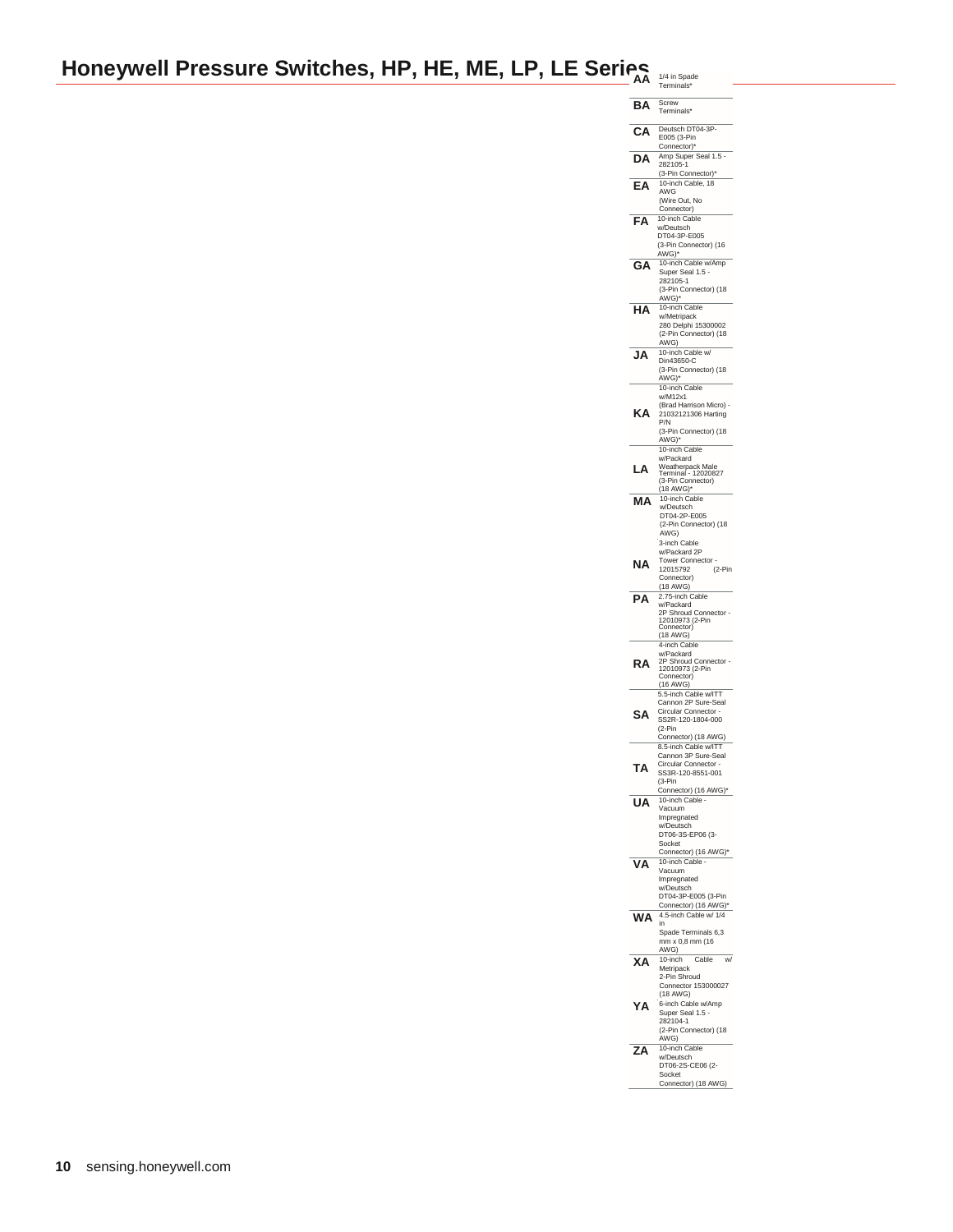

\*These connectors are designed for dual circuit (SPDT) by default. They can be used for single-circuit applications (SPNC/SPNO) by making ns. Refer to wiring diagra

### **NOMENCLATURE: MEDIUM PRESSURE**

For example, **MER01500PFPVKAAA01** defines a low pressure switch, rising factory set, non-adjustable set point, 55 psi set point, psig, sealed gage pressure unit, M14 x 1.5 port type, SPST-NO gold-plated contacts output, stainless steel base, Kapton® diaphragm (Teflon® coated), Nitrile O-ring actuation/application, spade terminal connectors, standard switch, individually boxed units.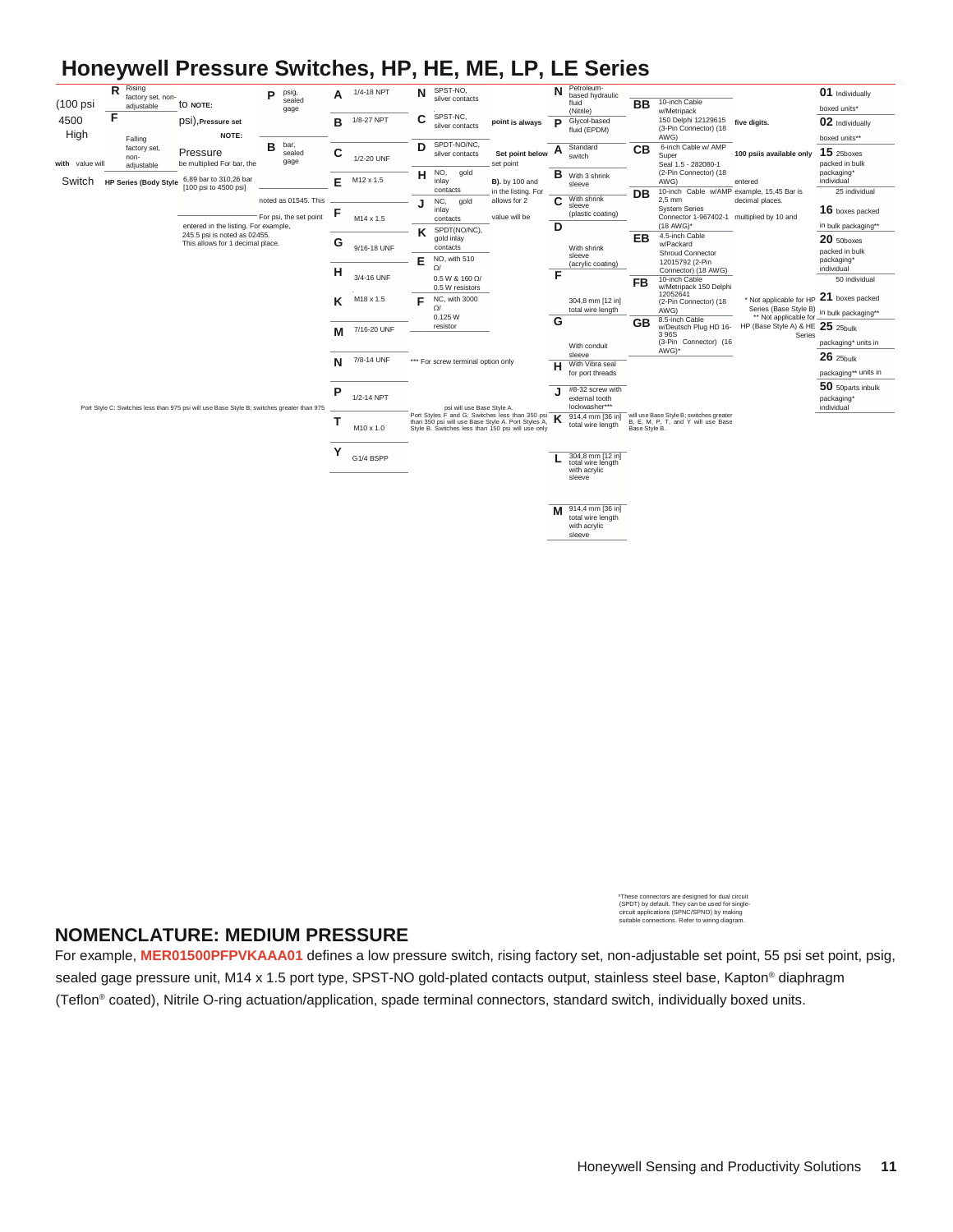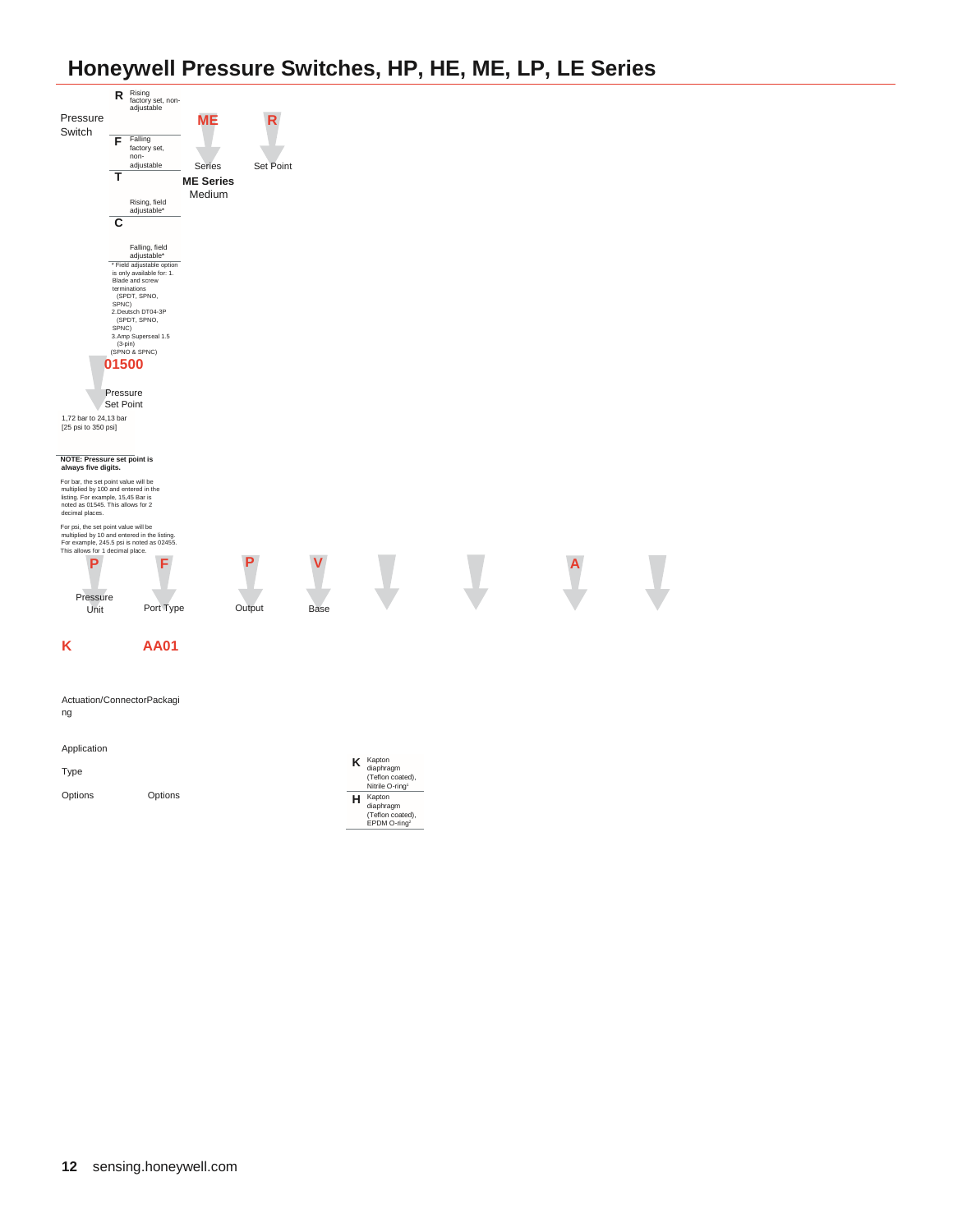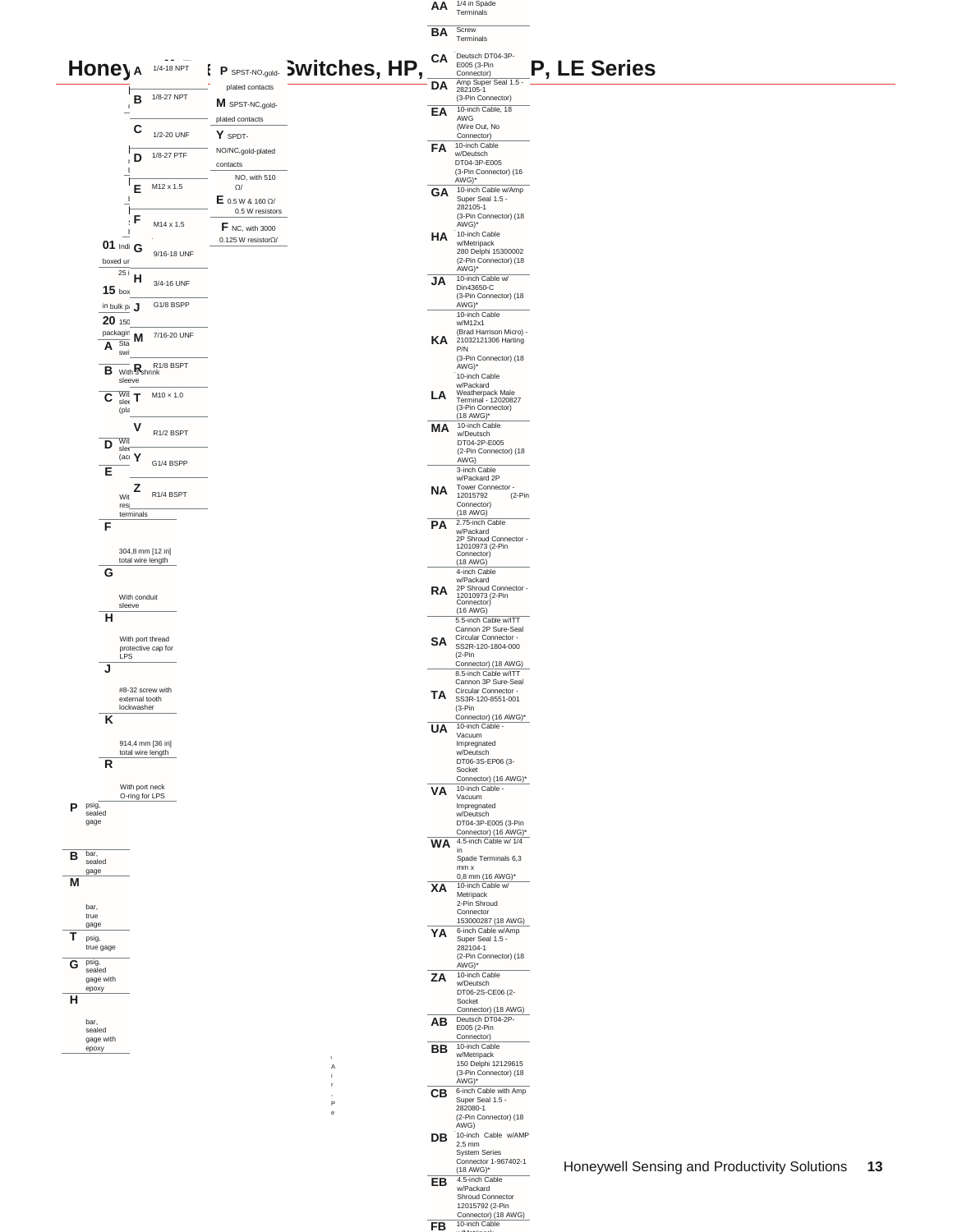t r o l e u m b a s e d h y d r a u l i c f l u i d , e n g i n e o i l G l y c o l b a s e d f l u i d Biggerorifice<br>-<br>Ø0 . 2 1 3 r e a v a i l a b l e w i t h o n l y t h e t h e t r u e g a g e o p t i o n T r u e g a g e o p t i o n i s a v a i l a b l e o n l y u p t o 2 0 p s i g s e t p o i n t f o r i n t e g r a l c o n n e c t o r s a n d w i r e o u t e l e c t r i c a l terminations. \*\*\* For screw terminal option only \*These connectors are designed for dual circuit (SPDT) by default. They can be used for single-circuit applications (SPNC/SPNO) by making suitable connections. Refer to wiring diagram.

B l a d e a n d s c r e w e l e c t r i c a l t e r m i n a t i

o n s a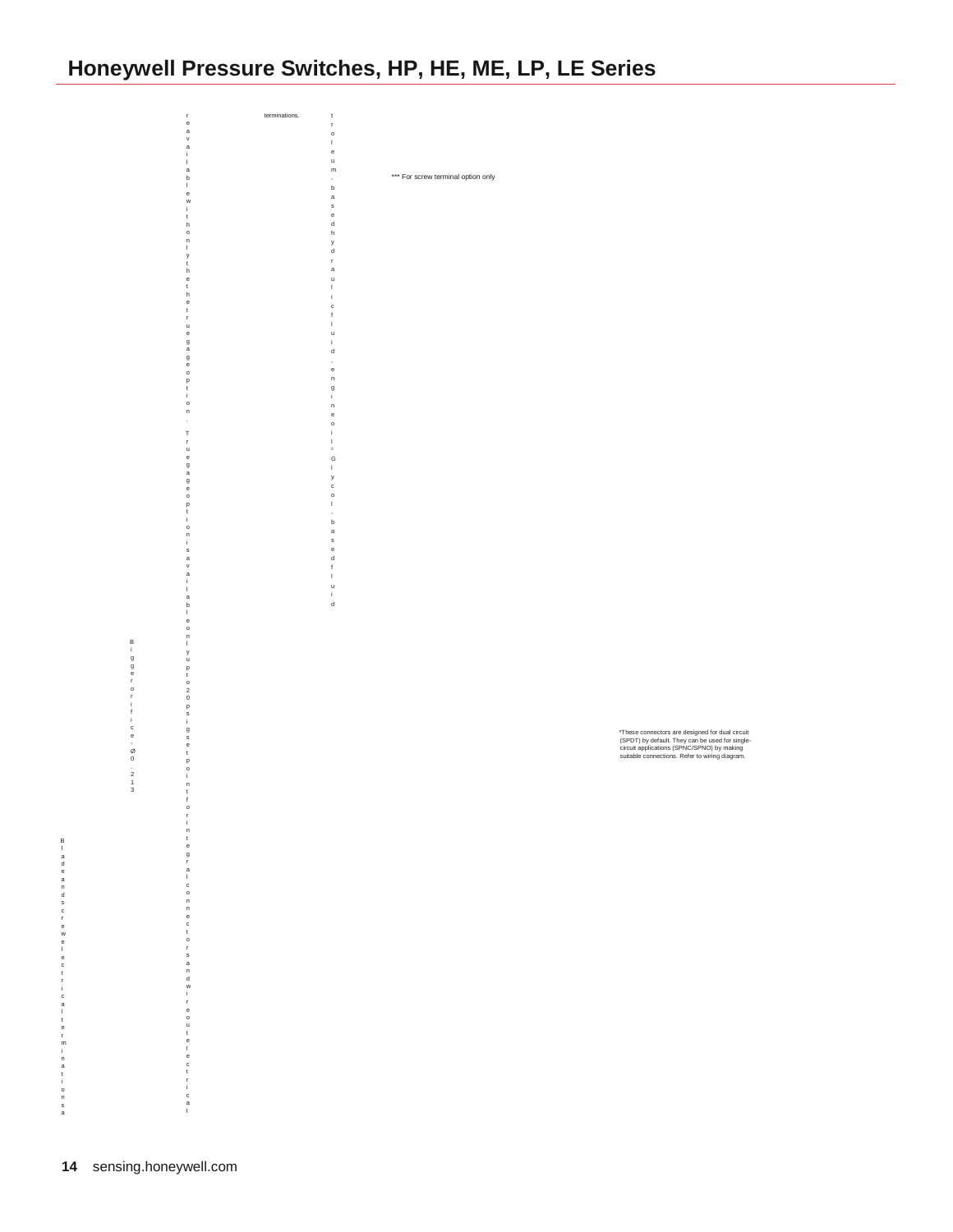### **NOMENCLATURE: LOW PRESSURE**

a i l a b l e w i t h o n l y t

For example, **LPR00550PFPVKAAA01** defines a low pressure switch, rising factory set, non-adjustable set point, 55 psi set point, psig, sealed gage pressure unit, M14 x 1.5 port type, SPST-NO gold-plated contacts output, stainless steel base, Kapton® diaphragm (Teflon<sup>®</sup>R Rising and, non-Coated), Nitrile O-ring actuation/application, spade terminal connectors, standard switch, individually boxed units.

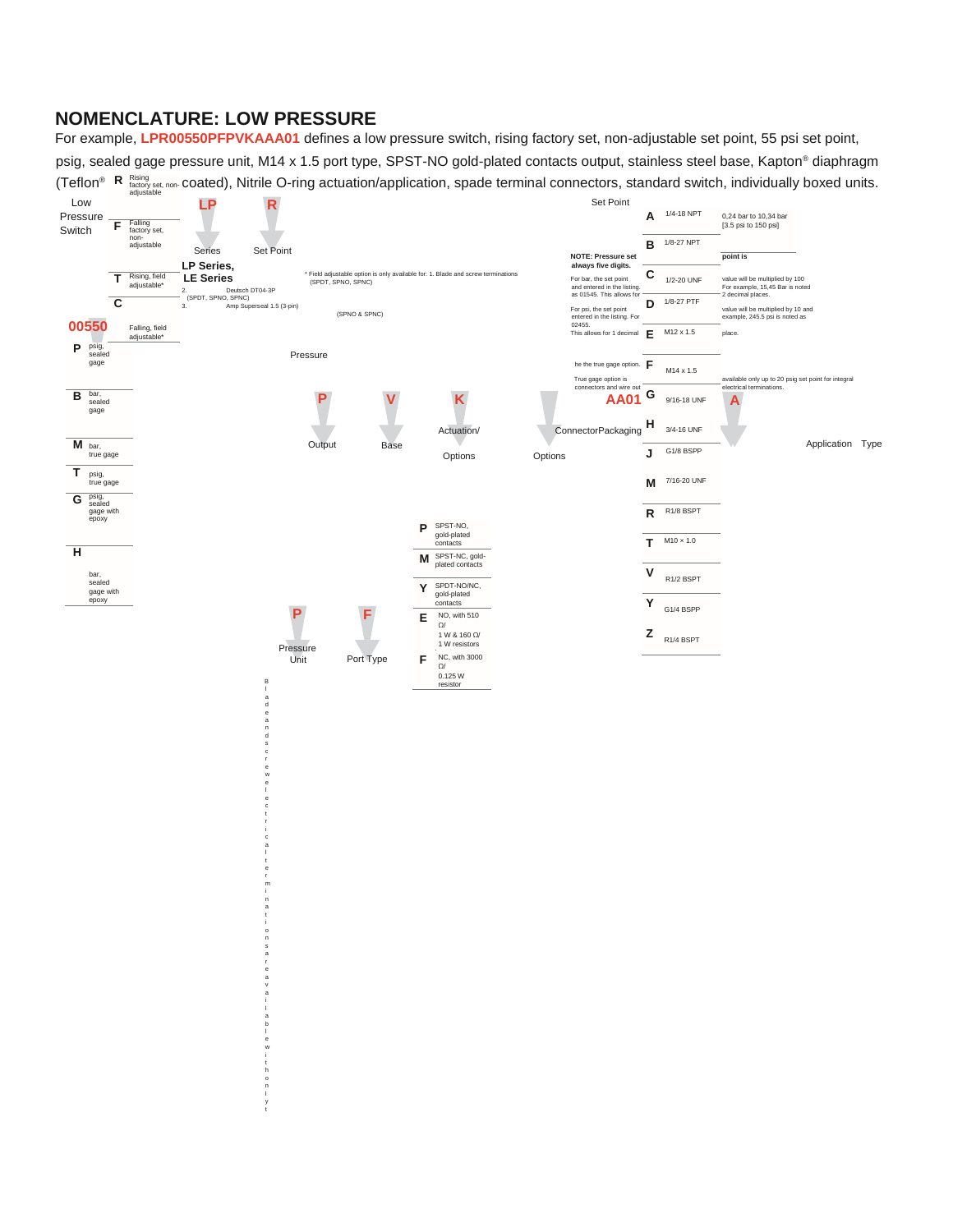|   |                                                 |   | AA | 1/4 in Spade<br>Terminals            |
|---|-------------------------------------------------|---|----|--------------------------------------|
|   |                                                 |   | BA | Screw<br>Terminals                   |
|   |                                                 |   |    |                                      |
|   |                                                 |   | CА | Deutsch DT04-3P-                     |
|   | Honeywell                                       | p |    | E005 (3-Pin                          |
|   |                                                 |   |    | Connector)                           |
| Κ | Kapton                                          |   | DΑ | Amp Super Seal 1.<br>282105-1        |
|   | diaphragm                                       |   |    | (3-Pin Connector)*'                  |
|   | (Teflon coated),<br>Nitrile O-ring <sup>1</sup> |   | EΑ | 10-inch Cable, 18<br>$\triangle M/C$ |

|    | LUUJ (J"FIII          | NITCNES, |
|----|-----------------------|----------|
|    | Connector)            |          |
| DA | Amp Super Seal 1.5 -  |          |
|    | 282105-1              |          |
|    | (3-Pin Connector)**   |          |
| ΕA | 10-inch Cable, 18     |          |
|    | AWG                   |          |
|    | (Wire Out, No         |          |
|    | Connector)*           |          |
| FА | 10-inch Cable         |          |
|    | w/Deutsch             |          |
|    | DT04-3P-E005          |          |
|    | (3-Pin Connector) (16 |          |
|    | AWG)*                 |          |
| GΑ | 10-inch Cable w/Amp   |          |
|    | Super Seal 1.5 -      |          |
|    | 282105-1              |          |
|    | (3-Pin Connector) (18 |          |
|    | AWG)*                 |          |
| НA | 10-inch Cable         |          |
|    | w/Metripack           |          |
|    | 280 Delphi 15300002   |          |
|    | (2-Pin Connector) (18 |          |
|    | AWG)*                 |          |
| JA | 10-inch Cable w/      |          |
|    | Din43650-C            |          |
|    | (3-Pin Connector) (18 |          |
|    |                       |          |

 $(3-Pin Connector)$  (18<br>AWG)\*

Avvor<br>10-inch Cable

## Honeywell P<sup>CA Persign-Print agr</sup> **Witches, HP, HE, ME, LP, LE Series**

**N** Coldrolledsteel  $\overline{\phantom{a}}$ **V**  Stainlesssteel **D** Coldrolledsteel, biggerorifice

**H**diaphragm
(Teflon coated),<br>
EPDM O-ring<sup>2</sup> **T** Tefzel diaphragm,<br>Nitrile O-ring<sup>s</sup> **U** Tefzel<br>
diaphragm,<br>
EPDM O-ring<sup>4</sup> **B** Brass

**E** Brass, bigger orifice

**F** 

-<br>Stainlesssteel, biggerorifice **01** Individually boxed units 25 individual

**15** boxes packed in bulk packaging **20** 150bulk packaging units in

**A** Standardswitch

**B** With 3 shrink  $\overline{\phantom{0}}$ With shrink **C** sleeve

(plastic coating) With shrink **D** sleeve (acrylic coating) **F** 304,8total wire length mm [12 in] **G** With conduit sleeve **K** 914,4total wire

length mm [36 in] 304,8 mm [12 in] **L** total wire length with acrylic sleeve

1<br>Air, retrue oil based<br>hydrauli diud collections<br>and collections ed oil 2<br>col-based id fluid fluid fluid fluid fluid fluid fluid fluid fluid fluid fluid fluid fluid fluid fluid fluid fluid fluid fluid fluid fluid fluid fl 914,4 mm [36 in] **M** total wire length with acrylic sleeve

**16** 

|    | w/M12x1                                                                   |
|----|---------------------------------------------------------------------------|
| ΚA | (Brad Harrison Micro) -<br>21032121306 Harting                            |
|    | P/N                                                                       |
|    | (3-Pin Connector) (18                                                     |
|    | AWG)*                                                                     |
|    | 10-inch Cable                                                             |
| А  | w/Packard                                                                 |
|    |                                                                           |
|    | Weatherpack Male<br>Terminal - 12020827<br>(3-Pin Connector)<br>(18 AWG)* |
|    | 10-inch Cable                                                             |
| ΜA | w/Deutsch                                                                 |
|    | DT04-2P-E005                                                              |
|    | (2-Pin Connector) (18                                                     |
|    | AWG)<br>3-inch Cable                                                      |
|    | w/Packard 2P                                                              |
| NΑ | Tower Connector                                                           |
|    | 12015792<br>$(2-Pin$                                                      |
|    | Connector)                                                                |
|    | (18 AWG)<br>2.75-inch Cable                                               |
| РΑ | w/Packard                                                                 |
|    | 2P Shroud Connector                                                       |
|    | 12010973 (2-Pin<br>Connector)                                             |
|    | $(18$ AWG)                                                                |
|    | 4-inch Cable                                                              |
|    | w/Packard                                                                 |
| RA | 2P Shroud Connector<br>12010973 (2-Pin                                    |
|    | Connector)                                                                |
|    | $(16 \text{ AWG})$<br>5.5-inch Cable w/ITT                                |
|    | Cannon 2P Sure-Seal                                                       |
| SА | Circular Connector                                                        |
|    | SS2R-120-1804-000                                                         |
|    | $(2-Pin)$<br>Connector) (18 AWG)                                          |
|    | 8.5-inch Cable w/ITT                                                      |
|    | Cannon 3P Sure-Seal                                                       |
| ΤА | Circular Connector                                                        |
|    | SS3R-120-8551-001<br>$(3-Pin)$                                            |
|    | Connector) (16 AWG)*                                                      |
|    | 10-inch Cable                                                             |
|    | Vacuum                                                                    |
|    | Impregnated<br>w/Deutsch                                                  |
|    | DT06-3S-EP06 (3-                                                          |
|    | Socket                                                                    |
|    | Connector) (16 AWG)*                                                      |
| VA | 10-inch Cable<br>Vacuum                                                   |
|    |                                                                           |
|    |                                                                           |
|    | Impregnated<br>w/Deutsch                                                  |
|    | DT04-3P-E005 (3-Pin                                                       |
|    | Connector) (16 AWG)*<br>Ο                                                 |
| ΙΔ | 4.5-inch Cable w/<br>$\overline{1/4}$<br>in                               |
|    | Spade Terminals 6,3                                                       |
|    | mm x                                                                      |
|    | $0,8$ mm $(16$ AWG)*                                                      |
| XΑ | 10-inch Cable w/<br>Metripack                                             |
|    | 2-Pin Shroud                                                              |
|    | Connector                                                                 |
|    | 153000287 (18 AWG)                                                        |
|    | 6-inch Cable w/Amp                                                        |
|    | Super Seal 1.5 -<br>282104-1                                              |
|    | (2-Pin Connector) (18                                                     |
|    | AWG)*                                                                     |
| 7Δ | 10-inch Cable                                                             |
|    | w/Deutsch<br>DT06-2S-CE06 (2-                                             |
|    | Socket                                                                    |
|    | Connector) (18 AWG)                                                       |
| ΑВ | its<br>ħ                                                                  |
|    | E005 (2-Pin<br>Connector)                                                 |
|    | 10-inch Cable                                                             |
| BВ | w/Metripack                                                               |
|    | 150 Delphi 12129615                                                       |
|    | (3-Pin Connector) (18                                                     |
|    | AWG)*                                                                     |
| СВ | 6-inch Cable with Amp<br>Super Seal 1.5 -                                 |
|    | 282080-1                                                                  |
|    | (2-Pin Connector) (18                                                     |
|    | AWG)                                                                      |
| DB | Cable w/AMP<br>10-inch<br>$2,5$ mm                                        |
|    | <b>System Series</b>                                                      |
|    | Connector                                                                 |
|    | 1-967402-1 (18 AWG)*                                                      |
| EВ | 4.5-inch Cable<br>w/Packard                                               |
|    | Shroud<br>Connector                                                       |
|    | 12015792                                                                  |
|    | (2-Pin Connector) (18<br>AWG)                                             |

**FB** 10-inch Cable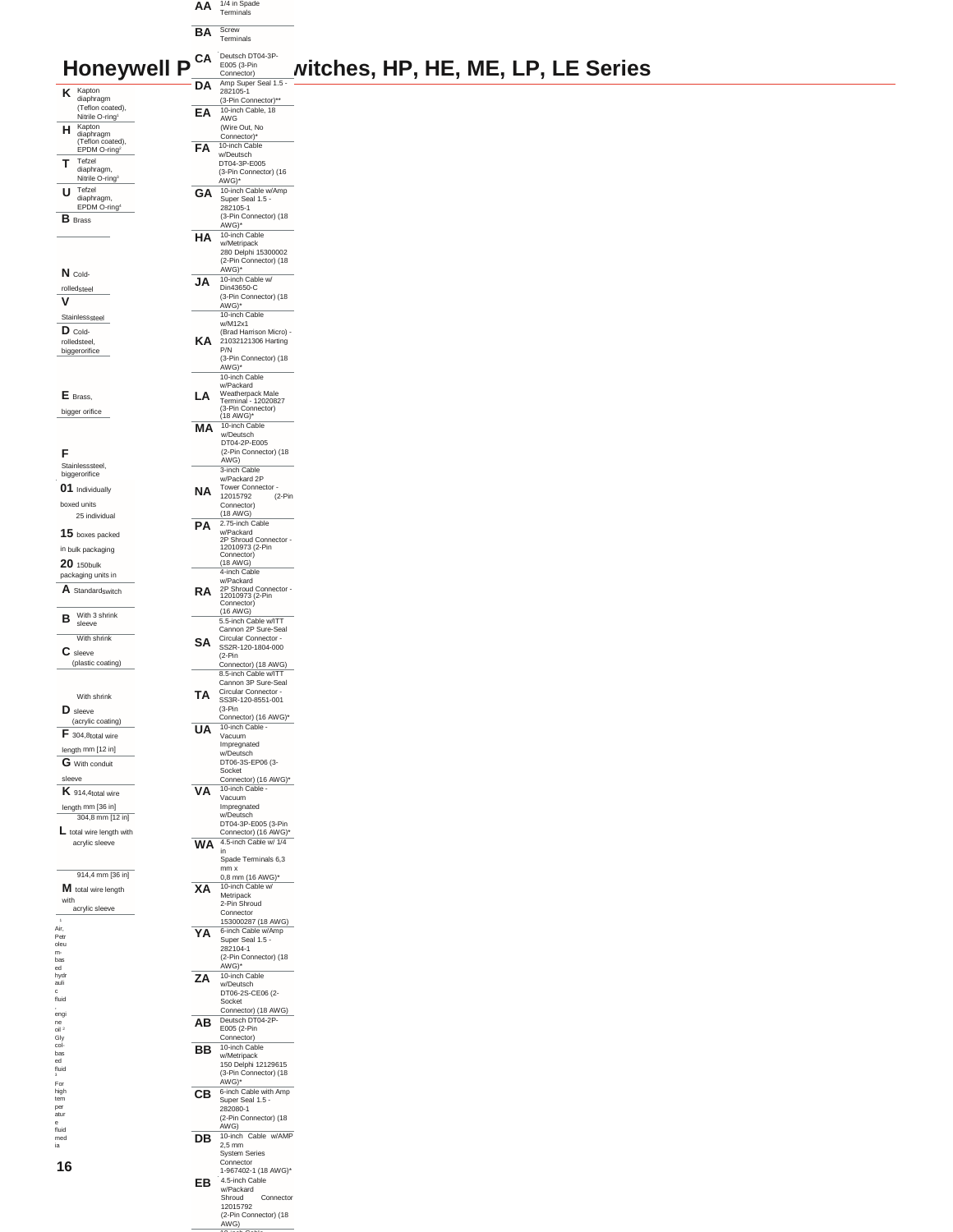\*These connectors are designed for dual circuit (SPDT) by default. They can be used for<br>single-circuit applications (SPNC/SPNO) by making suitable connections. Refer to wiring<br>diagram. \*\*For electrical termination with SP

### **ADDITIONAL MATERIALS**

The following associated literature is available at [sensing.honeywell.com:](http://sensing.honeywell.com/)

- Product range guide
- Product application-specific information
- Application Note: Honeywell Pressure Switches
- Sensors and switches in front loaders
- Sensors and switches in mobile cranes
- Sensors and switches in oil rig applications

### m **WARNING PERSONAL INJURY**

DO NOT USE these products as safety or emergency stop devices or in any other application where failure of the product could result in personal injury.

**Failure to comply with these instructions could result in death or serious injury.**

### m **WARNING MISUSE OF DOCUMENTATION**

e r o r i f i c e - Ø

> 2 1 3 f u i d m e d i a , g l y c o - b a s e d f l u i d

sensing.honeywell.com

\* \* \* F o r s c r e w t e r m i n a l o p t i o n o n l y